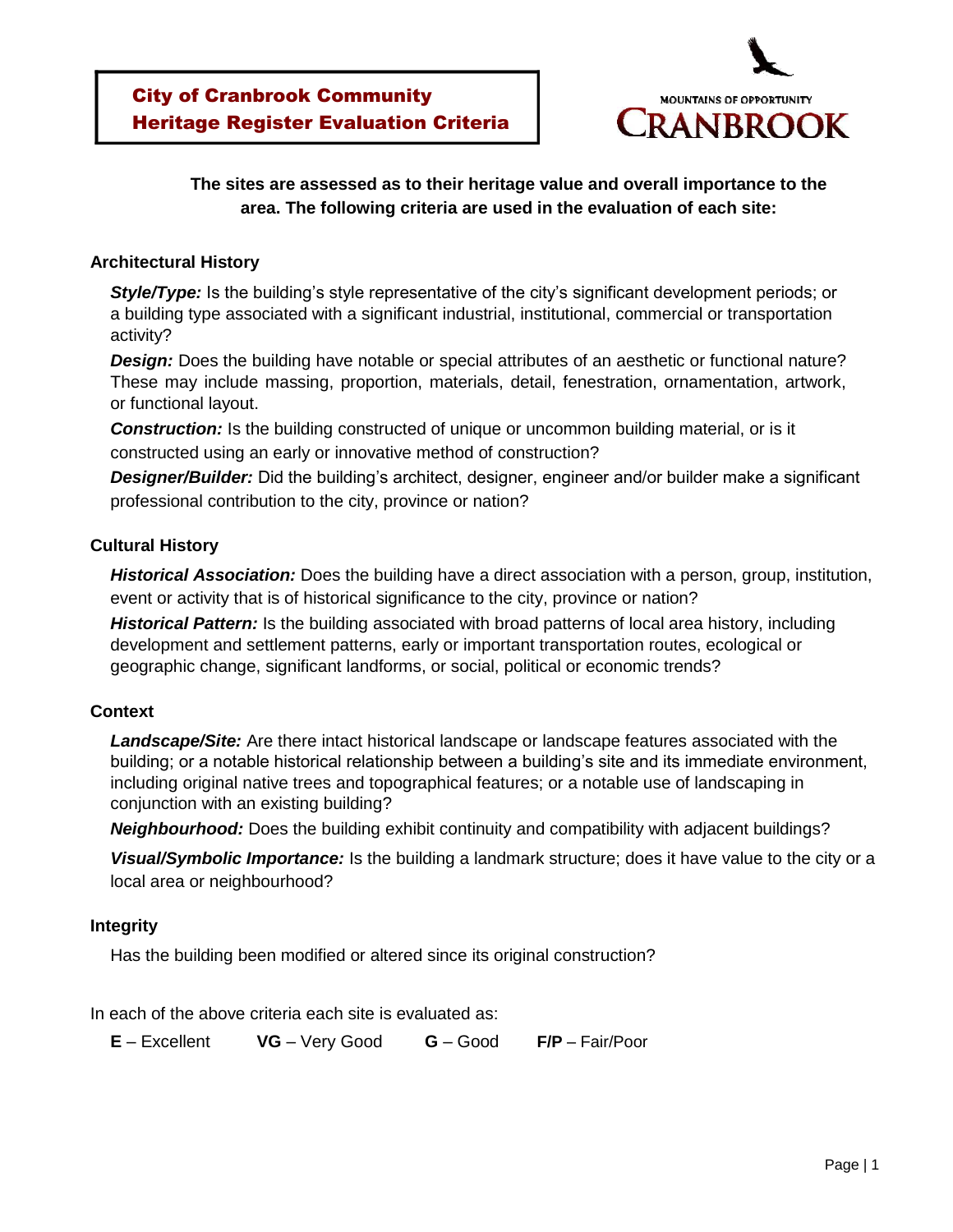

## **Architectural History**

### *Style and/or Type*

A building's style representative of the City's significant development periods; or a building type associated with a significant industrial, commercial or transport activity. The description of a building's style is a means of describing visual elements such as form, materials and ornamentation that are characteristic of a particular age or development period. A building which displays typical features of a particular style can be said to be of that style.

- **E** An excellent example of a style or type in Cranbrook
	- A rare surviving or very good example of a style or type in Cranbrook
	- One of the earliest, very good example of a style or type in Cranbrook
- **VG** A very good example of a style or type in Cranbrook
	- A Good example of a style or type that is notably early in Cranbrook
- **G** A good example of a style or type that is common in Cranbrook
- **F/P** An average example of style or type that remains common in Cranbrook

### *Design*

A building's notable or special attributes of an aesthetic or functional nature. This may include massing, proportion, scale, layout, materials, detailing, colour, texture, fenestration, ornamentation or artwork.

- **E** A design which is outstanding in comparison to other examples in Cranbrook
- **VG** A design which is equal to several other examples of recognizable superior or special quality in Cranbrook
	- **G** A design which incorporates several special aesthetic or functional attributes in Cranbrook
	- **F/P** A design of no significance or quality in Cranbrook

## **Construction**

A building's unique or uncommon building materials, or its historically early or innovative method of construction.

- **E** One of the earliest known uses of an important or special material or method in Cranbrook
	- A now rare and out of use material or method in Cranbrook
- **VG** One of the earliest known surviving uses of an important or special material or method in Cranbrook
	- A notable or out-of-use material or method of which several examples survive in Cranbrook
	- **G** An out of use material or method which is typical of a period and still commonly found in **Cranbrook**
	- **F/P** An example of no particular significance in Cranbrook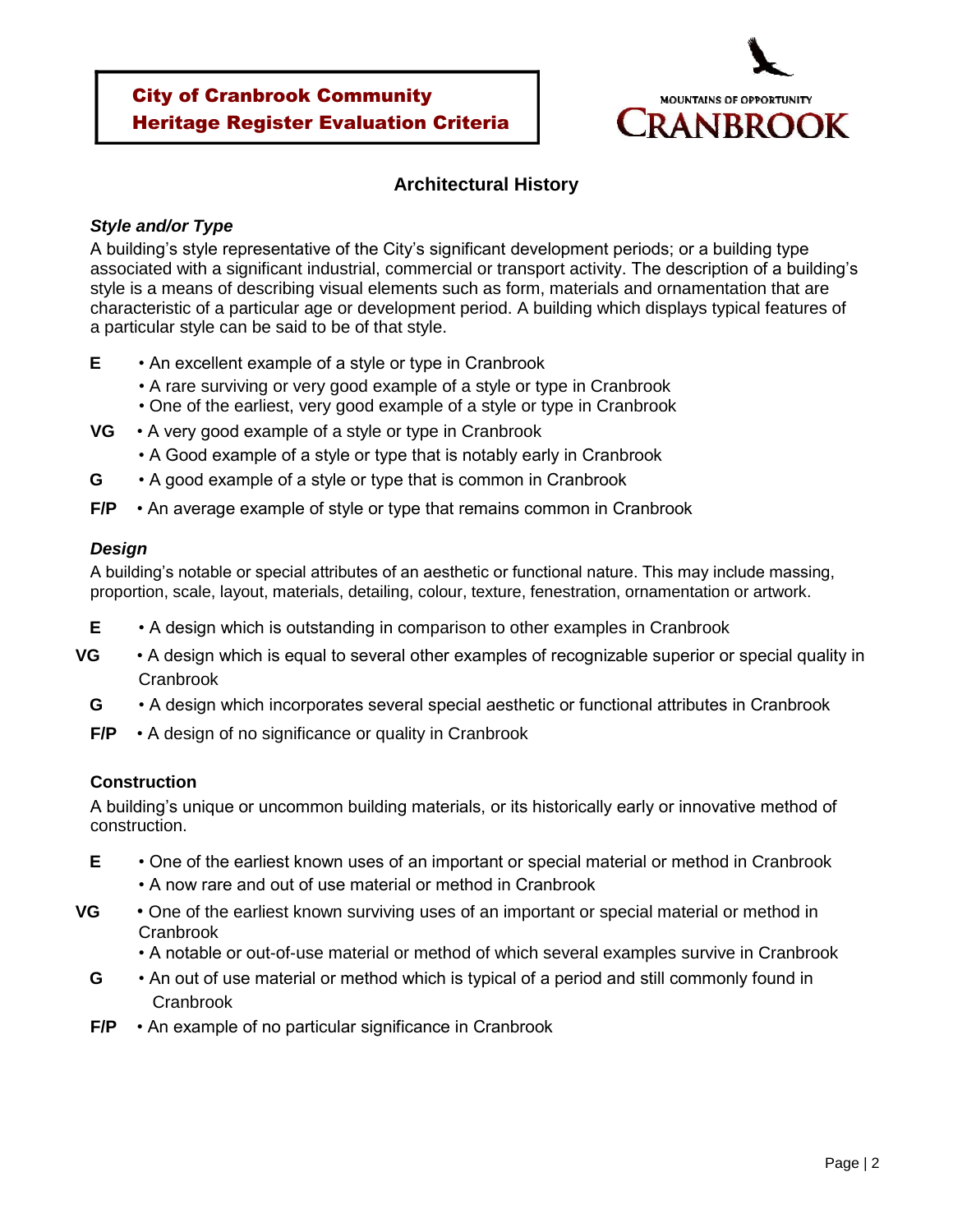

#### **Designer/Builder**

A building's architect, designer, engineer and/or builder who has made a significant architectural contribution to Cranbrook, the province or the nation.

- **E** An architect, designer, engineer and/or builder who was responsible for establishing or advancing a style, design or construction method who was significant and influential in Cranbrook, province or nation
- **VG** An architect, designer, engineer and/or builder whose works are of considerable importance to building and development in Cranbrook, province or nation
	- **G** An architect, designer, engineer and/or builder of some importance to building and development in Cranbrook, province or nation
	- **F/P** An architect, designer, engineer and/or builder, unknown or of no known significance

# **Cultural History**

### *Historical Association*

A building's direct association with a person, group, institution, event, or activity that is of historical significance to the Cranbrook, province or nation. Examples of a person, group, or event that could be considered significant to the history of the Cranbrook, province, or nation include a well-known pioneer, an organization important to the community's identity, a distinct ethnic or spiritual group, or an event that had an influence on the community. An activity such as industry, farming, recreation or labour organization would be considered significant if it was a major influence on Cranbrook.

- **E** Closely connected with a person, group, institution, event or activity that is of considerable importance
- **VG** Closely connect with a person, group, institution, event or activity that is of moderate importance
- **G** Connected with a person, group, institution, event or activity that is of moderate importance
- **F/P** Little or no known historical association

## *Historical Pattern*

A building's association with broad patterns of local area or civic history including ecological, social, political, economic or geographic change. In urban settings a building's recognition of street pattern and infrastructure.

- **E** A building that can be directly linked to the establishment of an historical pattern of civic importance
- **VG** A building that can be directly linked to the establishment of an historical pattern of local area importance
	- One of the earliest surviving examples in a local area
	- **G** A building that provides strong evidence of an historical pattern of local area or civic importance
	- **F/P** A building of little known association with a recognizable historical pattern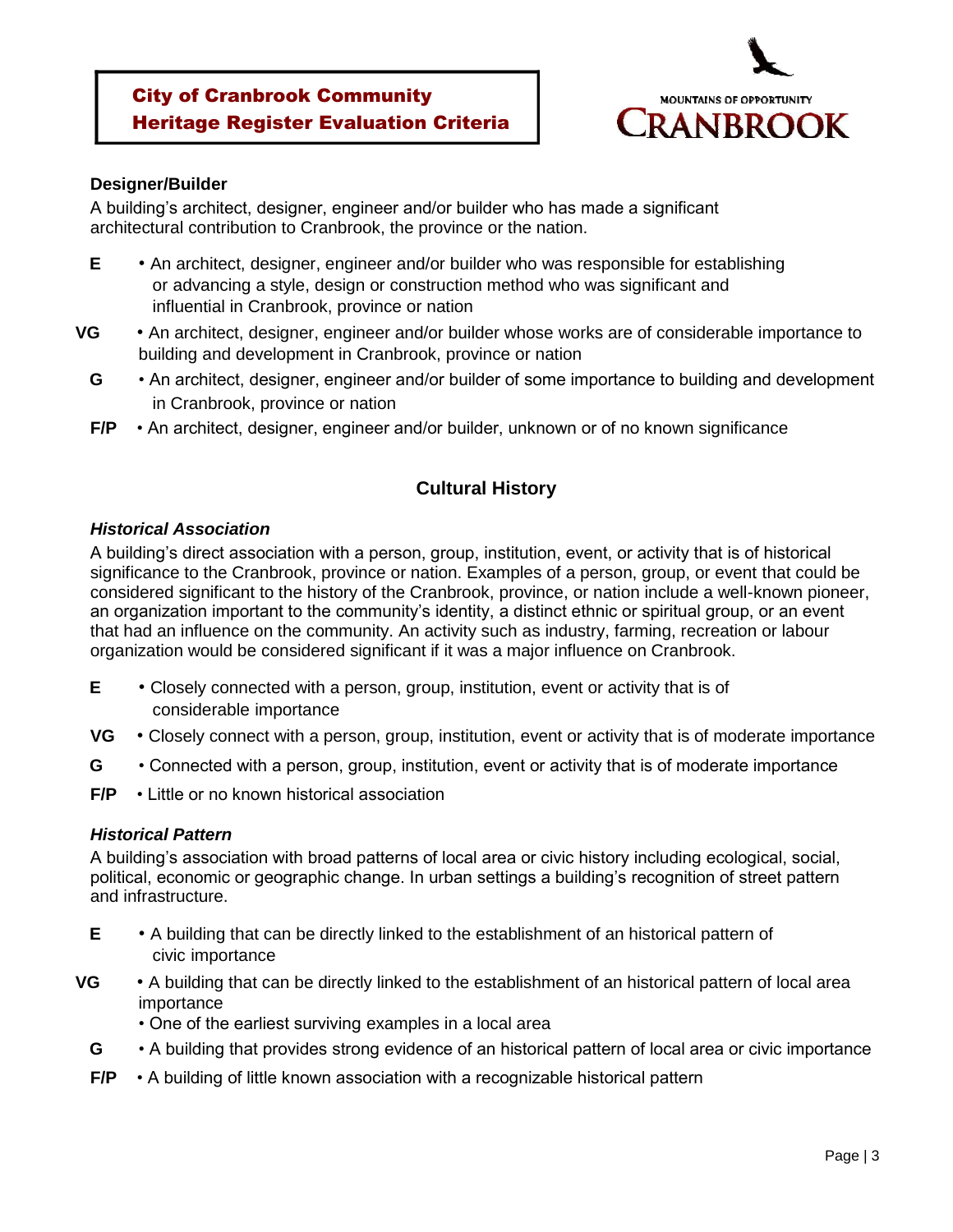

## **Context**

#### *Landscape/Site*

An intact historical landscape or landscape features associated with an existing building, or a particularly notable historical relationship between a building's site and its immediate environment including original native trees and topographical features.

- **E** Landscape comprised of numerous, significant landscape features which are directly related to the building's style, design and history
	- A notable and intact historical relationship between a building's site and the street, railway, waterfront, view or other geographic features which were part of the building's original function or traditional urban environment
- **VG** A landscape which includes several dominant features which are directly related to the building's style, design and history
	- An altered but still strongly apparent historical relationship between a building's site and its immediate urban environment or related geographic features
	- **G** A landscape which includes one or two important features which are directly related to the building's style, design and history
		- An altered but recognizable historical relationship between a building's site and its immediate urban environment or related geographic features
	- **F/P** No significant and recognizable landscape features or building /site relationship

### *Neighbourhood*

A building's continuity and compatibility with adjacent buildings and visual contribution to a group of similar buildings.

- **E** A building that is an important part of a visually prominent and notable group of buildings of similar style, type or age, in an area of compatible use
- **VG** A building which forms part of a contiguous group of similar style, type or age in an area of compatible use
	- **G** A building which is part of a contiguous group of similar style, type or age in an area of incompatible use
		- A building which is not part of a contiguous group of similar style, type or age, but is in area of compatible use
- **F/P** A building which is not part of a group of buildings of similar style, type or age and is in an area of incompatible use.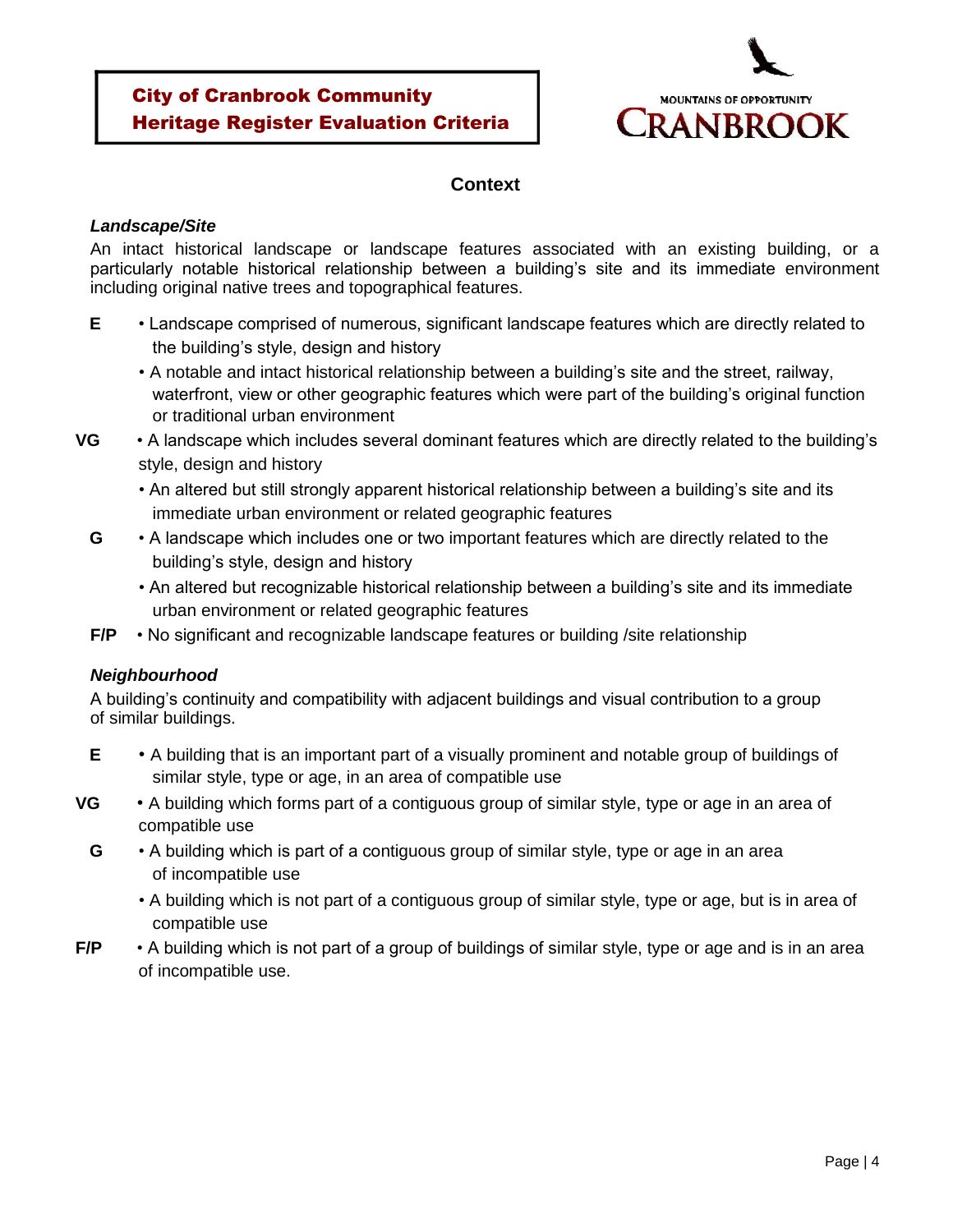

#### *Visual/Symbolic Importance*

A building's importance as a civic or local area landmark; a building's symbolic value to a neighbourhood or the city.

- **E** A landmark building of importance in Cranbrook
	- A building of significant symbolic value to Cranbrook
- **VG** A major landmark within a local area in Cranbrook
	- A building of symbolic importance to a local area in Cranbrook
- **G** A neighbourhood landmark
	- A building of symbolic importance to a neighbourhood
- **F/P** A building of no landmark or symbolic significance

# **Integrity and Condition**

### *Integrity:*

A measure of the impact of changes to the building on the appreciation of its style, design, construction or character. Alterations considered to be reversible (e.g. later sidings that can be removed) should tend to be scored as minor. Alterations which are not reversible, and which have resulted in loss of original building fabric, should tend to be scored as major.

Condition: A measure of the current state of the building (e.g. maintenance, mold, vandalism).

- **E** A building with no additions that detract from its style, design, construction or character
- **VG** A building with one or more alterations, the effect of which is recognizable but does not significantly detract from the style, design, construction or character
	- **G** A building with major alterations, the effect of which is recognizable but does not significantly detract from the style, design, construction or character
	- **F/P** A building with alterations which greatly detract from the style, design, construction or character